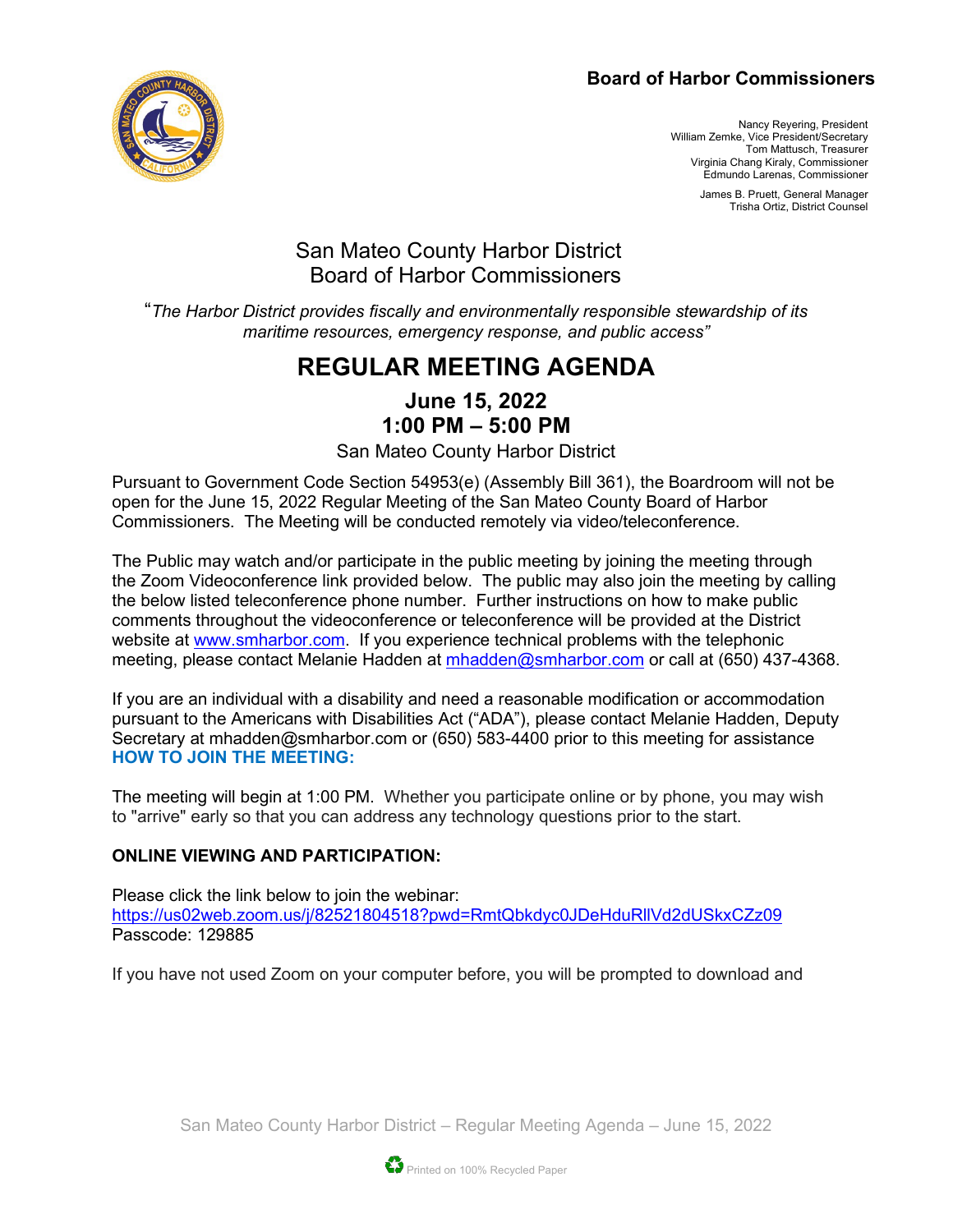install the Zoom software on your computer. If it is already installed, you may still be prompted to allow Zoom to run. Please enable the software to download and run to join the meeting via computer.

#### **AUDIO**

- BY COMPUTER AUDIO: When joining via the Zoom app, you will automatically be joined in via computer audio. You may be prompted to confirm that you wish to join via computer audio.
	- $\circ$  Please ensure your computers speakers are enabled and sound is switched on.
- BY PHONE: If you are unable to join via computer, or do not have speakers or a microphone on your computer, you can dial in for audio. You may call any one of the meeting numbers below and enter the meeting ID and password when prompted.

+1 669 900 6833 (San Jose) +1 253 215 8782 (Tacoma) +1 346 248 7799 (Houston) +1 312 626 6799 (Chicago) +1 929 205 6099 (New York) +1 301 715 8592 (Germantown) +1 877 853 5257 (Toll Free) +1 888 475 4499 (Toll Free)

Webinar ID: 825 2180 4518 Passcode: 129885

#### **HOW TO MAKE A PUBLIC COMMENT OR ASK A QUESTION:**

If you would like to speak during the public comment portion of the meeting, you have the following options:

- **ONLINE**: Raise your hand in the meeting controls at the bottom of your screen.
- **PHONE**: Press \*9 to raise your hand to request to be unmuted to make comments.

**Note:** Please request to speak using the method from which you prefer to comment. For example, if you are joining via computer (for viewing) *and* phone (for audio/commenting), please raise your hand by dialing \*9 on the phone if you wish to use your phone to speak. If you wish to use your computer, please raise hand using the meeting controls at the bottom of your screen.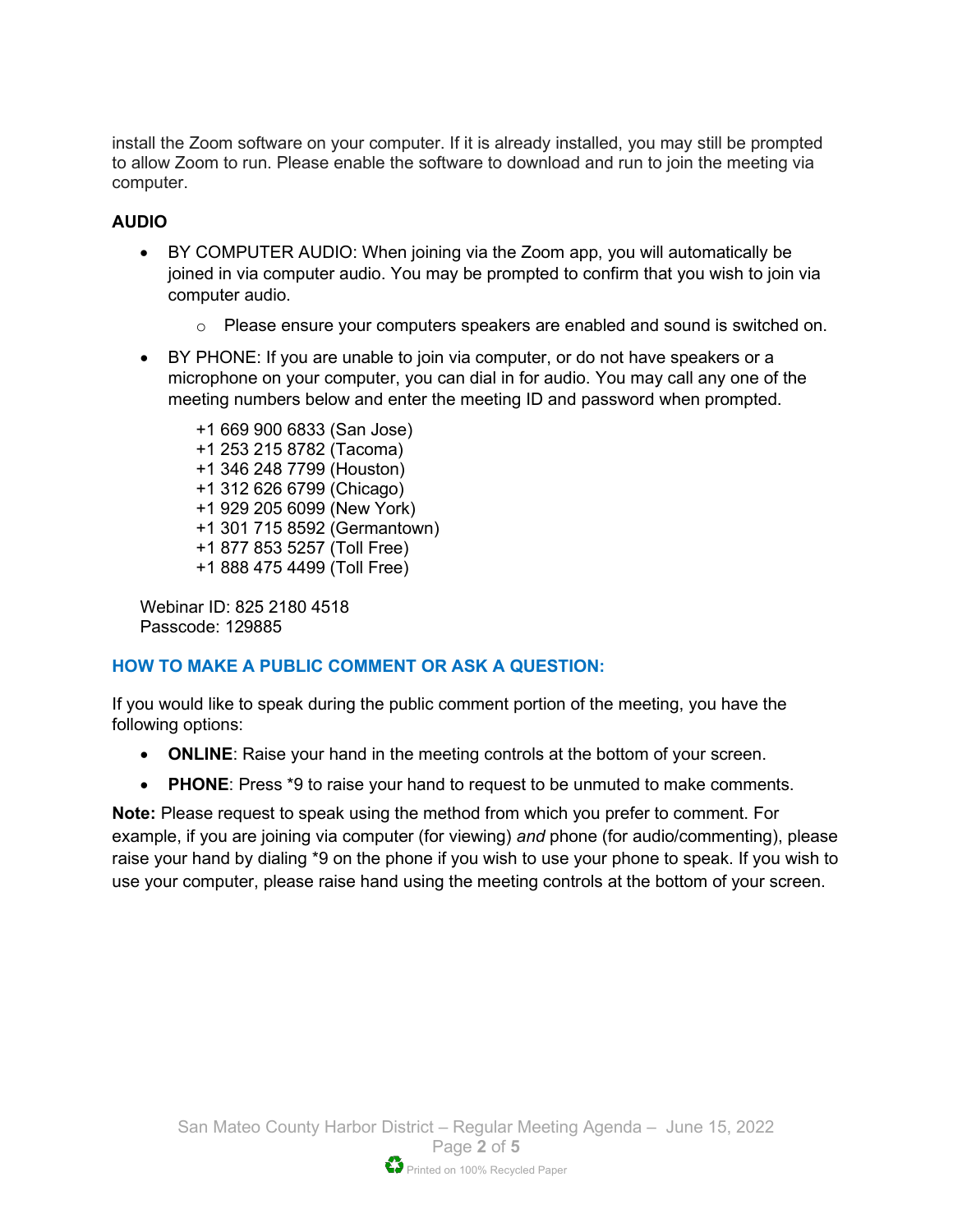# **A) Roll Call**

# **B) Public Comments/Questions**

The Public may directly address the Board of Harbor Commissioners for a limit of two (2) minutes, unless a request is granted for more time, on any item of public interest within the subject matter jurisdiction of the San Mateo County Harbor District, that is not on the Regular Agenda. If a member of the public wishes to address the Board on an agenda item, it is requested that the member of the public wait until the item is in discussion before following the instructions provided on making a public comment. The Chair will call your name at the appropriate time. Agenda material may be reviewed online at [www.smharbor.com.](http://www.smharbor.com/)

# **C) Consent**

All items on Consent are approved by one motion unless a Commissioner requests at the beginning of the meeting that an item be withdrawn or transferred to Discussion. Any item on Discussion may be transferred to Consent.

#### **ITEMS PULLED FROM CONSENT WILL BE HEARD AFTER DISCUSSION ITEMS.**

**1. [Bills and Claims \(van Hoff\)](https://www.smharbor.com/files/407ac3cc1/2022_06_15_Item_1_Bills+and+Claims+Staff+Report.pdf)**

Recommendation: Accept Pre-Approved Items in the amount of \$750,000 for May. Approve payment to SDRMA in the amount of \$104,586.21 for Workers Compensation Insurance. Approve \$500,00 in Pre-Approved Items for July of 2022.

**2. [Minutes – Special Board Meeting Minutes \(Hadden\)](https://www.smharbor.com/files/27726dcbf/2022_06_15_Item_2_Minutes+May+25+2022.pdf)**

Recommendation: Approve Minutes of the May 25, 2022 Special Board Meeting

- **3. [Monthly Capital Project Update \(Moren\)](https://www.smharbor.com/files/c18b471fb/2022_06_15_Item_3_Monthly_Capital_Project_Update_Staff+Report.pdf)** Information Only
- **4. [Publicly Available Salary Schedules & Special Compensation \(van Hoff\)](https://www.smharbor.com/files/b916c3e44/2022_06_15_Item_4_Salary_Schedule%26Special_Compensation_Staff_Report.pdf)** Recommendation: Approve the Wage and Salary Schedule for Fiscal Year 2022/23 as presented.
- **5. [Pillar Point Harbor Fire Hydrant Prevention Device Installation \(Moren\)](https://www.smharbor.com/files/c0080aa46/2022_06_15_Item_5_Backflow+PPH+Fire+Hydrant+Staff+Report.pdf)** Information Only

San Mateo County Harbor District – Regular Meeting Agenda – June 15, 2022 Page **3** of **5** Printed on 100% Recycled Paper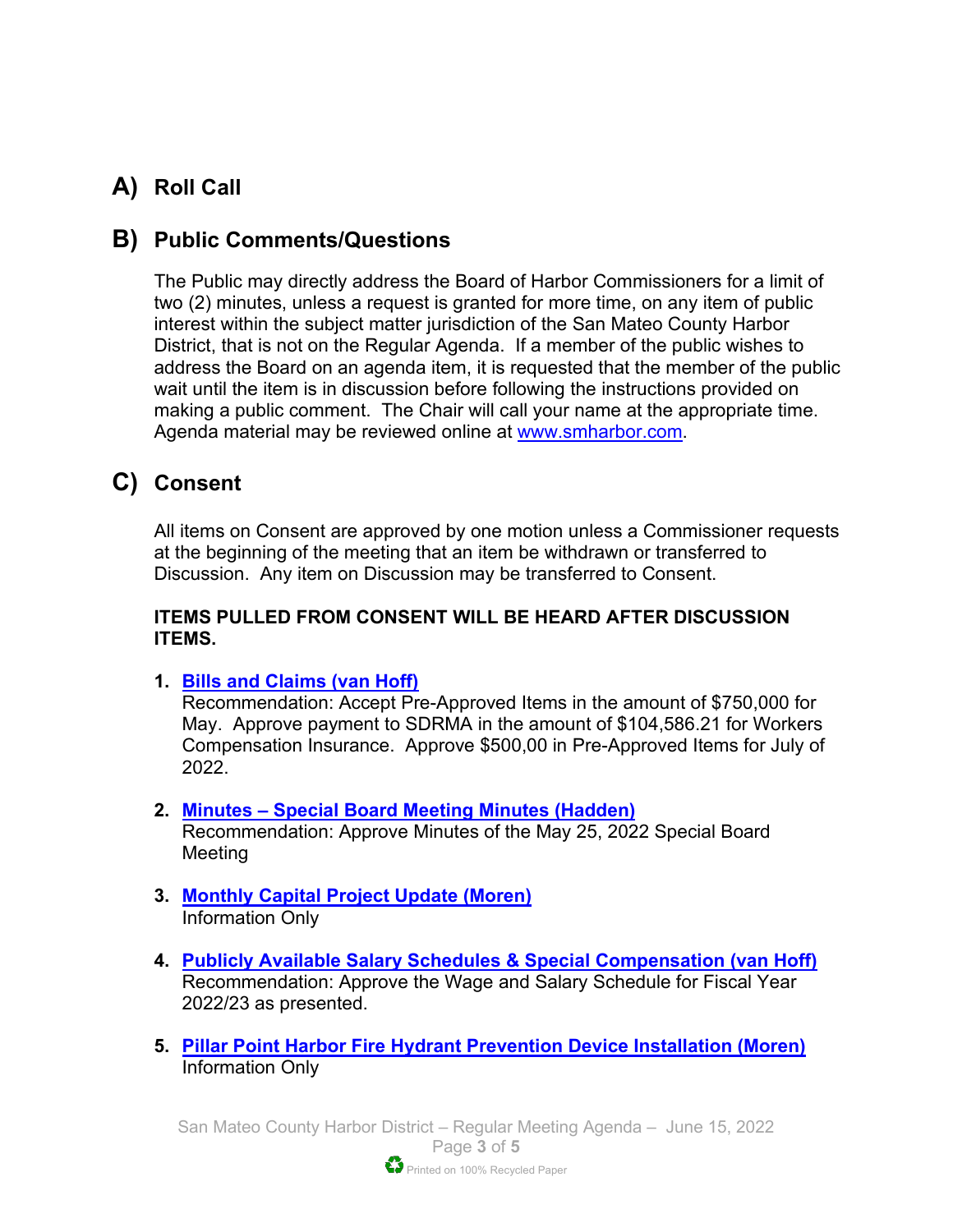**6. [San Mateo County Harbor District's 2022 Elections; Adopt Resolution No.](https://www.smharbor.com/files/423700ccd/2022_06_15_Item_6_Elections+Staff+Report.pdf)  22-13 [\(Pruett\)](https://www.smharbor.com/files/423700ccd/2022_06_15_Item_6_Elections+Staff+Report.pdf)** 

Recommendation: Adopt Resolution No.22-13 calling for an election to be held on November 8, 2022 for the election of two members of the San Mateo County Board of Harbor Commissioners for Districts 2 and 3.

#### **7. Authorize [Increase in Temporary Staffing Services Contracts by \\$200,000](https://www.smharbor.com/files/4c72a3d39/2022_06_15_Item_7_Temporary_Staffing_Funding_Staff+Report.pdf) [\(van Hoff\)](https://www.smharbor.com/files/4c72a3d39/2022_06_15_Item_7_Temporary_Staffing_Funding_Staff+Report.pdf)**

Recommendation: Authorize the General Manager to execute service agreements with Robert Half/Accountemps/Officeteam (Robert Half), and other such agencies for temporary staffing needs as appropriate for a total not to exceed an additional \$200,000.

**8. [Commercial Activity Permit for Crabs Ahoy Charters, LLC to Charter the](https://www.smharbor.com/files/2ce5d8c04/2022_06_15_Item_8_CAP_Crabs_Ahoy_Charters_Staff+Report.pdf)  [Small Passenger Vessel NEW CAPT PETE at Pillar Point Harbor \(Pruett\)](https://www.smharbor.com/files/2ce5d8c04/2022_06_15_Item_8_CAP_Crabs_Ahoy_Charters_Staff+Report.pdf)** Recommendation: Approve the Commercial Activity Permit (CAP) for Crabs Ahoy Charters, LLC., (Permittee) to charter the NEW CAPT PETE for activities permitted by the Coast Guard's Certificate of Inspection at Pillar Point Harbor (PPH) until December 31, 2022 and authorize the General Manager to execute the Commercial Activity Permit as presented.

## **D) Discussion**

- **9. [Final Budget Fiscal Year 2022/23 Operating Budget and Five-Year](https://www.smharbor.com/files/b1164ef5b/2022_06_15_Item_9_Final_Budget_Staff_Report.pdf)  [Capital Improvement Plan: Adopt Resolution No. 22-15 \(van Hoff\)](https://www.smharbor.com/files/b1164ef5b/2022_06_15_Item_9_Final_Budget_Staff_Report.pdf)** Recommendation: Adopt Resolution No. 22-15 approving the Final Budget Fiscal Year 2022/23 Operating Budget and Five-Year Capital Improvement Program.
- **10[.Approve Rates and Fees Effective July 1, 2022](https://www.smharbor.com/files/4083da765/2022_06_15_Item_10_Rates_and_Fees_Staff_Report.pdf) (van Hoff)**  Recommendation: Motion: Approve increase in rates and fees (not previously amended) to reflect an increase of 3.2%.
- **11[.Abandoned Vessel Update Tub Vessel Caleb \(Moren\)](https://www.smharbor.com/files/e9518e8be/2022_06_15_Item_11+Update+on+Abandoned+Vessel+Caleb+Staff+Report.pdf)**  Information Only
- **12[.Confirm District CalOES Designated Agent \(Moren\)](https://www.smharbor.com/files/7480fe83b/2022_06_15_Item_12_CalOES+Designated+Agent+Resolution+Staff+Report.pdf)**

Recommendation: Approve attached Universal Resolution (District Resolution No. 22-14), confirming the General Manager, James Pruett, as the District's CalOES Designated Agent, which is required to maintain the District's eligibility for all open and future disaster/grants declared by the Governor of California for up to three years following the date of approval.